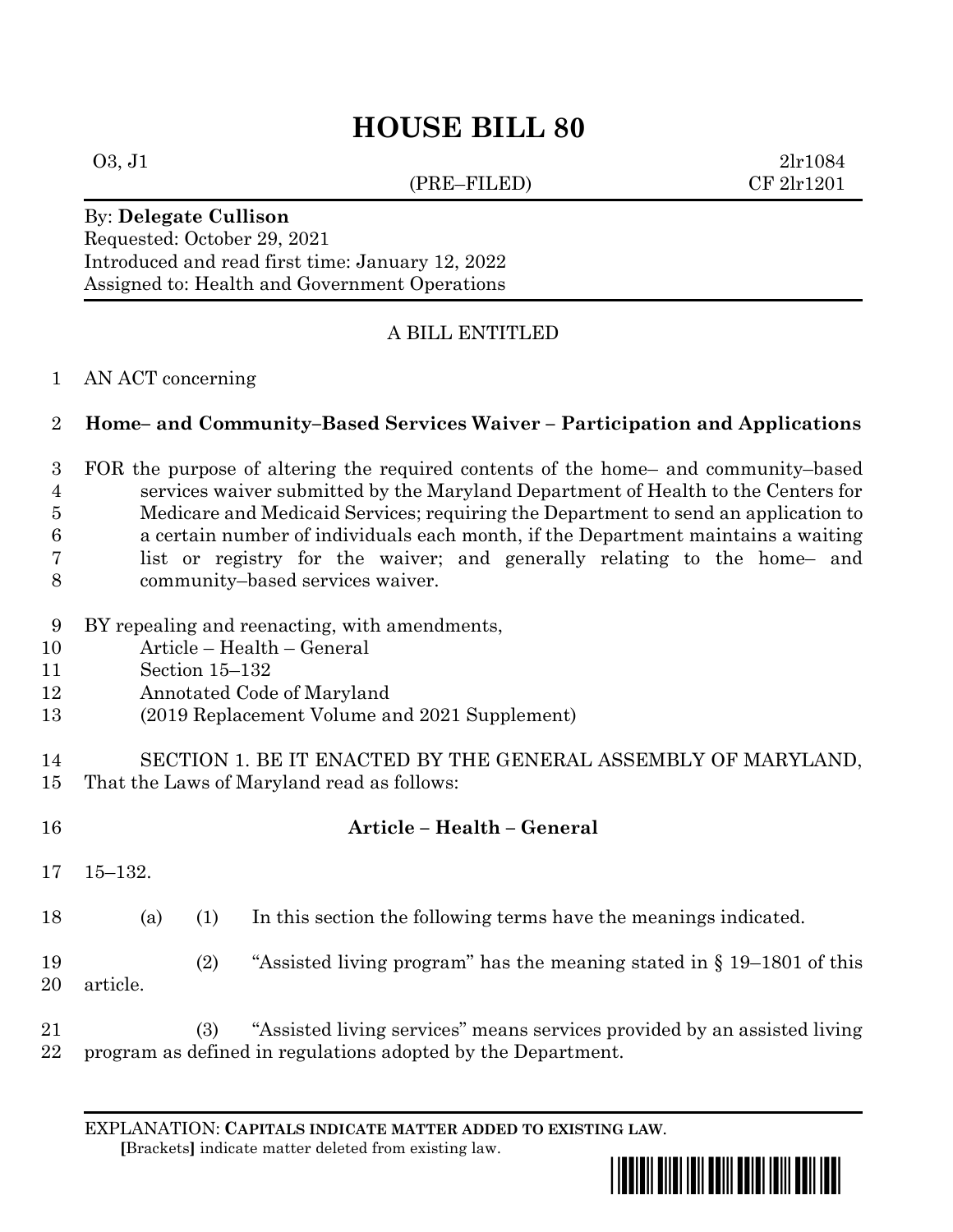#### **HOUSE BILL 80**

 (4) "Case management services" means services that assist waiver eligible individuals in gaining access to needed waiver services and other needed medical, social, housing, and other supportive services.

| 4                        | (5)                                                                                                                                                                                                                                                                                                      |       | "Health related care and services" includes:                                                                                          |  |  |  |  |
|--------------------------|----------------------------------------------------------------------------------------------------------------------------------------------------------------------------------------------------------------------------------------------------------------------------------------------------------|-------|---------------------------------------------------------------------------------------------------------------------------------------|--|--|--|--|
| 5                        |                                                                                                                                                                                                                                                                                                          | (i)   | 24-hour supervision and observation by a licensed care provider;                                                                      |  |  |  |  |
| 6                        |                                                                                                                                                                                                                                                                                                          | (ii)  | Medication administration;                                                                                                            |  |  |  |  |
| 7                        |                                                                                                                                                                                                                                                                                                          | (iii) | Inhalation therapy;                                                                                                                   |  |  |  |  |
| 8                        |                                                                                                                                                                                                                                                                                                          | (iv)  | Bladder and catheter management;                                                                                                      |  |  |  |  |
| 9                        |                                                                                                                                                                                                                                                                                                          | (v)   | Assistance with suctioning; or                                                                                                        |  |  |  |  |
| 10                       |                                                                                                                                                                                                                                                                                                          | (vi)  | Assistance with treatment of skin disorders and dressings.                                                                            |  |  |  |  |
| 11<br>12                 | "Home health care services" means those services defined in $\S 19-401$<br>(6)<br>of this article and in 42 C.F.R. 440.70.                                                                                                                                                                               |       |                                                                                                                                       |  |  |  |  |
| 13<br>14<br>15<br>16     | "Medically and functionally impaired" means an individual who is<br>(7)<br>assessed by the Department to require services provided by a nursing facility as defined in<br>this section, and who, but for the receipt of these services, would require admission to a<br>nursing facility within 30 days. |       |                                                                                                                                       |  |  |  |  |
| 17<br>18<br>19<br>$20\,$ | "Nursing facility" means a facility that provides skilled nursing care<br>(8)<br>and related services, rehabilitation services, and health related care and services above the<br>level of room and board needed on a regular basis in accordance with § 1919 of the federal<br>Social Security Act.     |       |                                                                                                                                       |  |  |  |  |
| 21<br>22<br>23           | "Waiver" means a home- and community-based services waiver under<br>(9)<br>§ 1915(c) of the federal Social Security Act, submitted by the Department to the Centers for<br>Medicare and Medicaid Services.                                                                                               |       |                                                                                                                                       |  |  |  |  |
| 24<br>25                 | (10)<br>that:                                                                                                                                                                                                                                                                                            |       | "Waiver services" means the services covered under an approved waiver                                                                 |  |  |  |  |
| 26<br>$27\,$             |                                                                                                                                                                                                                                                                                                          | (i)   | Are needed and chosen by an eligible waiver participant as an<br>alternative to admission to or continued stay in a nursing facility; |  |  |  |  |
| 28                       |                                                                                                                                                                                                                                                                                                          | (ii)  | Are part of a plan of service approved by the program;                                                                                |  |  |  |  |
| 29<br>30                 | community; and                                                                                                                                                                                                                                                                                           | (iii) | Assure the waiver participant's health and safety in the                                                                              |  |  |  |  |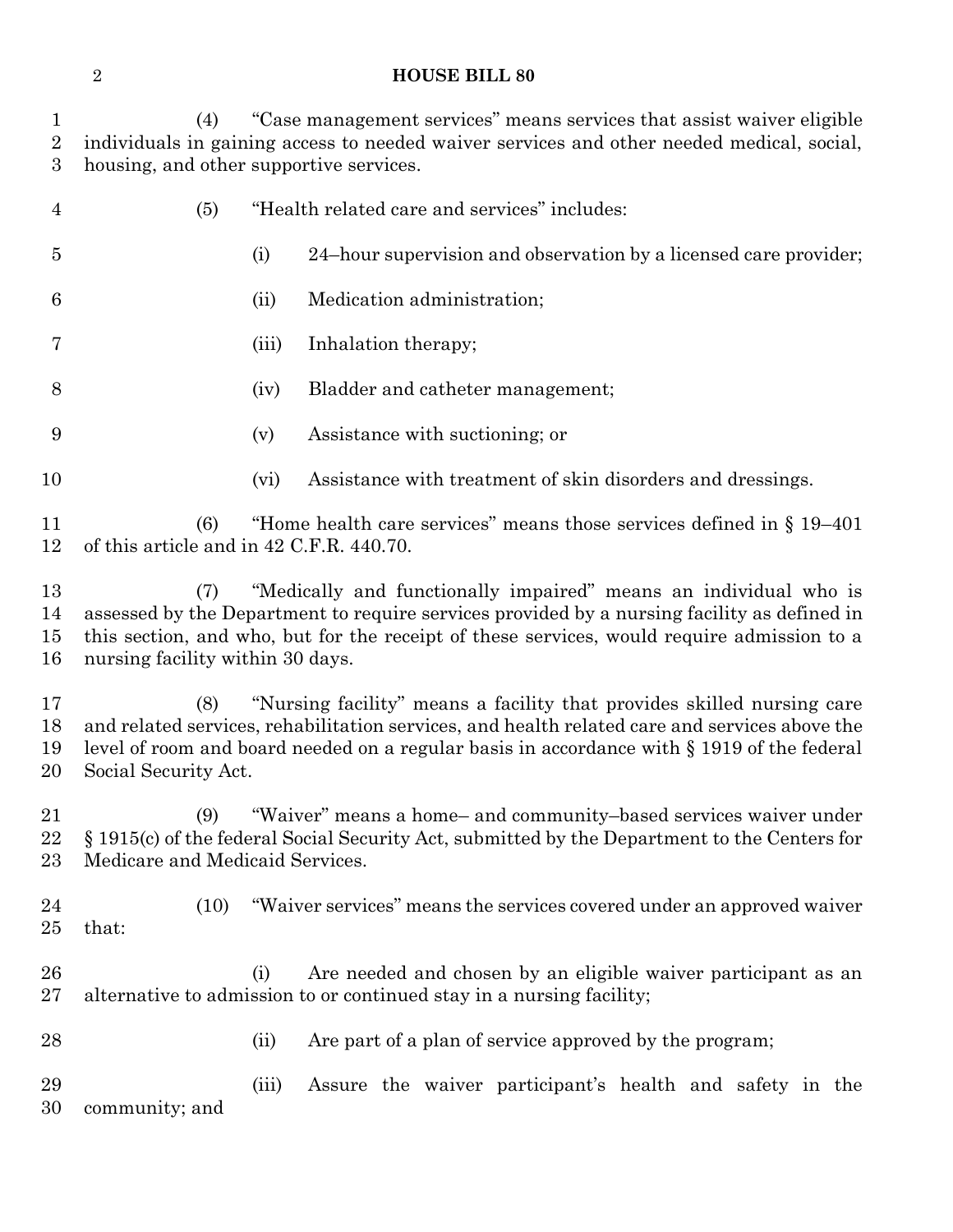#### **HOUSE BILL 80** 3

 (iv) Cost no more per capita to receive services in the community than in a nursing facility.

 (b) (1) If authorized by the Centers for Medicare and Medicaid Services, an individual shall be determined medically eligible to receive services if the individual requires:

- 
- (i) Skilled nursing care or other related services;
- 
- (ii) Rehabilitation services; or

 (iii) Health–related services above the level of room and board that are available only through nursing facilities, including individuals who because of severe cognitive impairments or other conditions:

11 1. A. Are currently unable to perform at least two activities of daily living without hands–on assistance or standby assistance from another individual; and

 B. Have been or will be unable to perform at least two activities of daily living for a period of at least 90 days due to a loss of functional capacity; or

 2. Need substantial supervision for protection against threats to health and safety due to severe cognitive impairment.

 (2) The Department shall adopt regulations to carry out the provisions of this subsection.

(c) The Department's waiver shall include the following:

 (1) **[**An initial**] A** cap on waiver participation **[**at**] OF NOT FEWER THAN** 7,500 individuals;

 (2) **[**A limit on annual waiver participation based on State General Fund support as provided in the budget bill**] A PLAN FOR WAIVER PARTICIPATION OF NOT FEWER THAN 7,500 INDIVIDUALS**;

(3) Financial eligibility criteria which include:

28 (i) The current federal and State medical assistance long-term care rules for using services provided by a nursing facility, per §§ 1902, 1919, and 1924 of the federal Social Security Act, and applicable regulations adopted by the Department;

 (ii) Medically needy individuals using services provided by a nursing facility under the current federal and State medical assistance eligibility criteria governed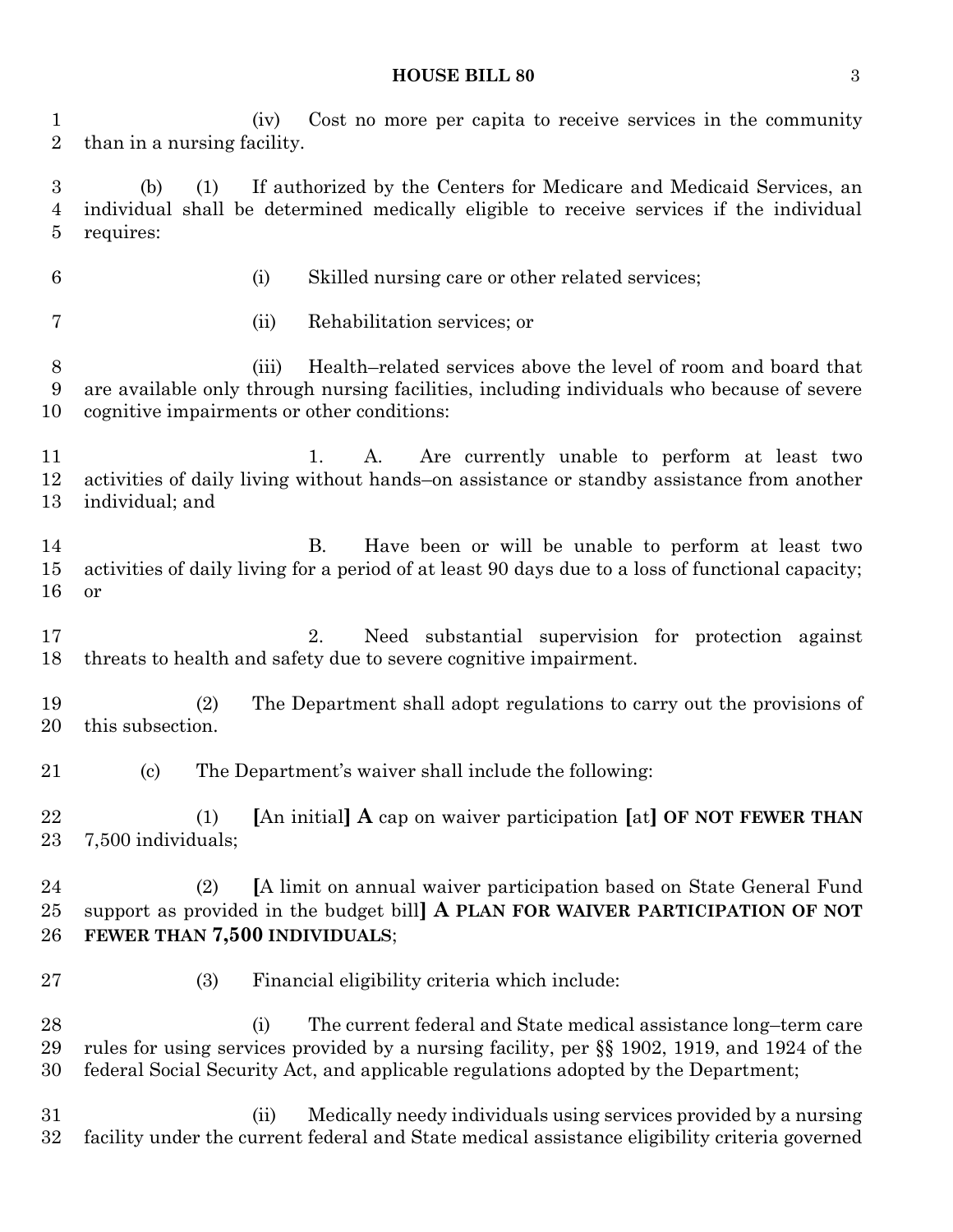| 1<br>$\overline{2}$                | by regulations adopted by the Department and § 1919 of the federal Social Security Act;<br>and                                                                                                                              |       |                                                                                                                             |  |  |  |
|------------------------------------|-----------------------------------------------------------------------------------------------------------------------------------------------------------------------------------------------------------------------------|-------|-----------------------------------------------------------------------------------------------------------------------------|--|--|--|
| $\boldsymbol{3}$<br>$\overline{4}$ |                                                                                                                                                                                                                             | (iii) | Categorically needy individuals with income up to 300% of the<br>applicable payment rate for supplemental security income;  |  |  |  |
| $\overline{5}$                     | (4)                                                                                                                                                                                                                         |       | Waiver services that include at least the following:                                                                        |  |  |  |
| 6                                  |                                                                                                                                                                                                                             | (i)   | Assisted living services;                                                                                                   |  |  |  |
| 7                                  |                                                                                                                                                                                                                             | (ii)  | Case management services;                                                                                                   |  |  |  |
| 8                                  |                                                                                                                                                                                                                             | (iii) | Family training;                                                                                                            |  |  |  |
| 9                                  |                                                                                                                                                                                                                             | (iv)  | Dietitian and nutritionist services;                                                                                        |  |  |  |
| 10                                 |                                                                                                                                                                                                                             | (v)   | Medical day care services; and                                                                                              |  |  |  |
| 11                                 |                                                                                                                                                                                                                             | (vi)  | Senior center plus services;                                                                                                |  |  |  |
| 12<br>13<br>14                     | The opportunity to provide eligible individuals with waiver services<br>(5)<br>under this section as soon as they are available without waiting for placement slots to open<br>in the next fiscal year;                     |       |                                                                                                                             |  |  |  |
| 15                                 | (6)                                                                                                                                                                                                                         |       | An increase in participant satisfaction;                                                                                    |  |  |  |
| 16                                 | (7)                                                                                                                                                                                                                         |       | The forestalling of functional decline;                                                                                     |  |  |  |
| 17<br>18                           | (8)<br>services; and                                                                                                                                                                                                        |       | A reduction in Medicaid expenditures by reducing utilization of                                                             |  |  |  |
| 19<br>20<br>21                     | The enhancement of compliance with the decision of the United States<br>(9)<br>Supreme Court in the case of Olmstead v. L.C. (1999) by offering cost-effective<br>community-based services in the most appropriate setting. |       |                                                                                                                             |  |  |  |
| 22<br>23                           | This section may not be construed to affect, interfere with, or interrupt any<br>(d)<br>services reimbursed through the Program under this title.                                                                           |       |                                                                                                                             |  |  |  |
| 24<br>$25\,$                       | (1)<br>(e)                                                                                                                                                                                                                  | (I)   | IF THE DEPARTMENT MAINTAINS A WAITING LIST OR<br>REGISTRY, EACH MONTH THE DEPARTMENT SHALL SEND A WAIVER APPLICATION:       |  |  |  |
| 26<br>$27\,$<br>28                 | <b>REGISTRY; AND</b>                                                                                                                                                                                                        |       | 1.<br>IF THERE ARE FEWER THAN 600 INDIVIDUALS ON THE<br>WAITING LIST OR REGISTRY, TO ALL INDIVIDUALS ON THE WAITING LIST OR |  |  |  |

**HOUSE BILL 80**